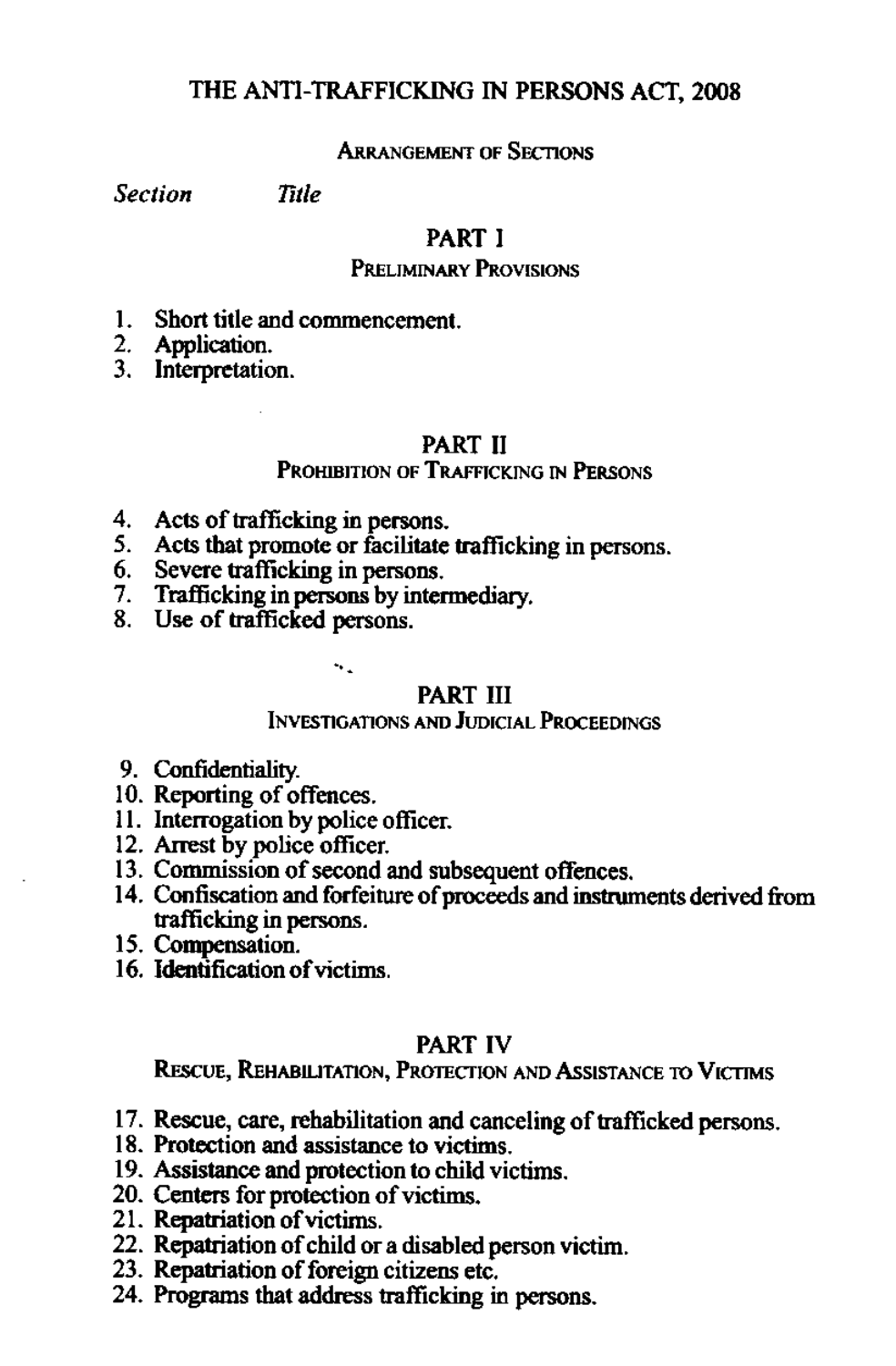#### PART V

# THE ANTI-TRAFFICKING FUND

- 25. EstablishmentofAnti-Trafficking Fund.
- 26. Sources of the Fund.
- 27. Usc of funds.
- 28. Management of the Fund.
- 29. Funds, accounts and annual estimates of Secretariat.

#### PART VI

#### ANTI-TRAFFICKING COMMITTEE

- 30. Establishment of the Anti-Trafficking Committee.
- 31. Composition of the Anti-Trafficking Committee.
- 32. Functions of the Anti-Trafficking Committee.
- 33. Meetings of the Anti-Trafficking Committee.

#### PART VII

#### **MISCELLANEOUS PROVISIONS**

- 34. Legal protection to trafficked persons.
- 35. Indemnity of members.
- 36. Application of other laws.
- 37. ReguIations.

# PART VIII

#### CONsEQuENTlALAMENDMENTS

- 38. Repeal of section 139A.
- 39. Amendment of Section 148.
- 40. Amendment of Section 10.
- 41. Amendment of Section 3.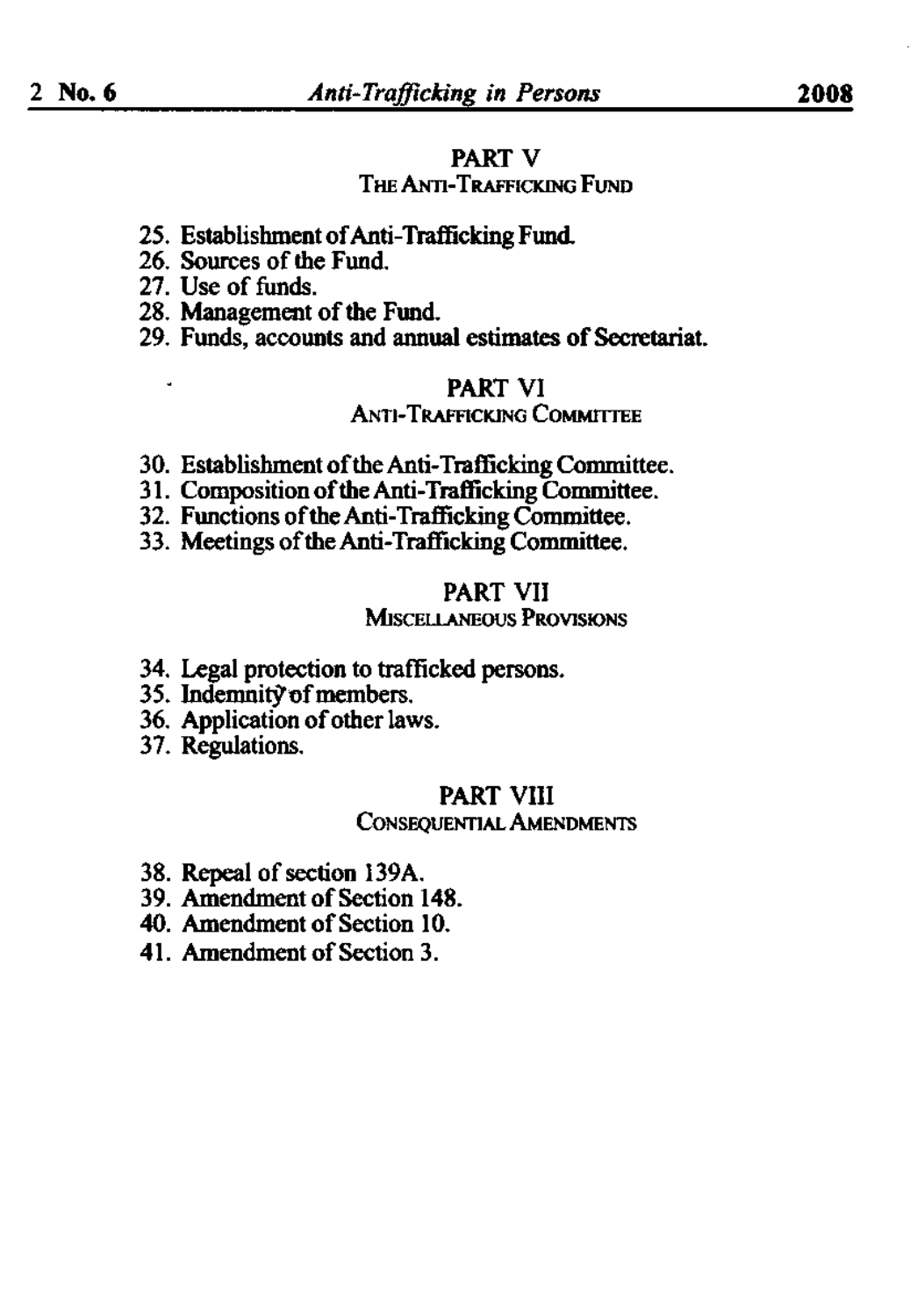# THE UNITED REPUBLIC OF TANZANIA



No. 6 of 2008

I Assent.

ua jaro Kunde  $106$  June, 2008

#### **PREAMBLE**

WHEREAS the United Republic values dignity of every human person and guarantees respect of individual rights; ~~

AND WHEREAS the United Republic recognizes equal rights and inherent human dignity of people as enshrined in the Constitution of the United Republic of Tanzania of 1977, and in the United Nations Convention Against Transnational Organized Crime together with the Protocol to Prevent, Suppress and Punish Trafficking in Persons, and children and other universally accepted human rights instruments and international conventions to which the United Republic is signatory.

AND WHEREAS the United Republic accords highest priority to the enactment of measures and development of programme that promotes human dignity, protects the people from any threat of violence and exploitation, eliminates trafficking in persons and mitigates pressures for involuntary migration and service of persons with a view to ensuring their recovery, rehabilitation and re-integration into the mainstream of the society;

AND WHEREAS the United Republic is convinced that despite the existence of a variety of international instruments containing rules and practical measures to combat exploitation of persons, there is a need to put in place a comprehensive legislation to address all aspects of trafficking in persons;

Now THEREFORE BE IT ENACTED by Parliament of the United Republic of Tanzania as follows: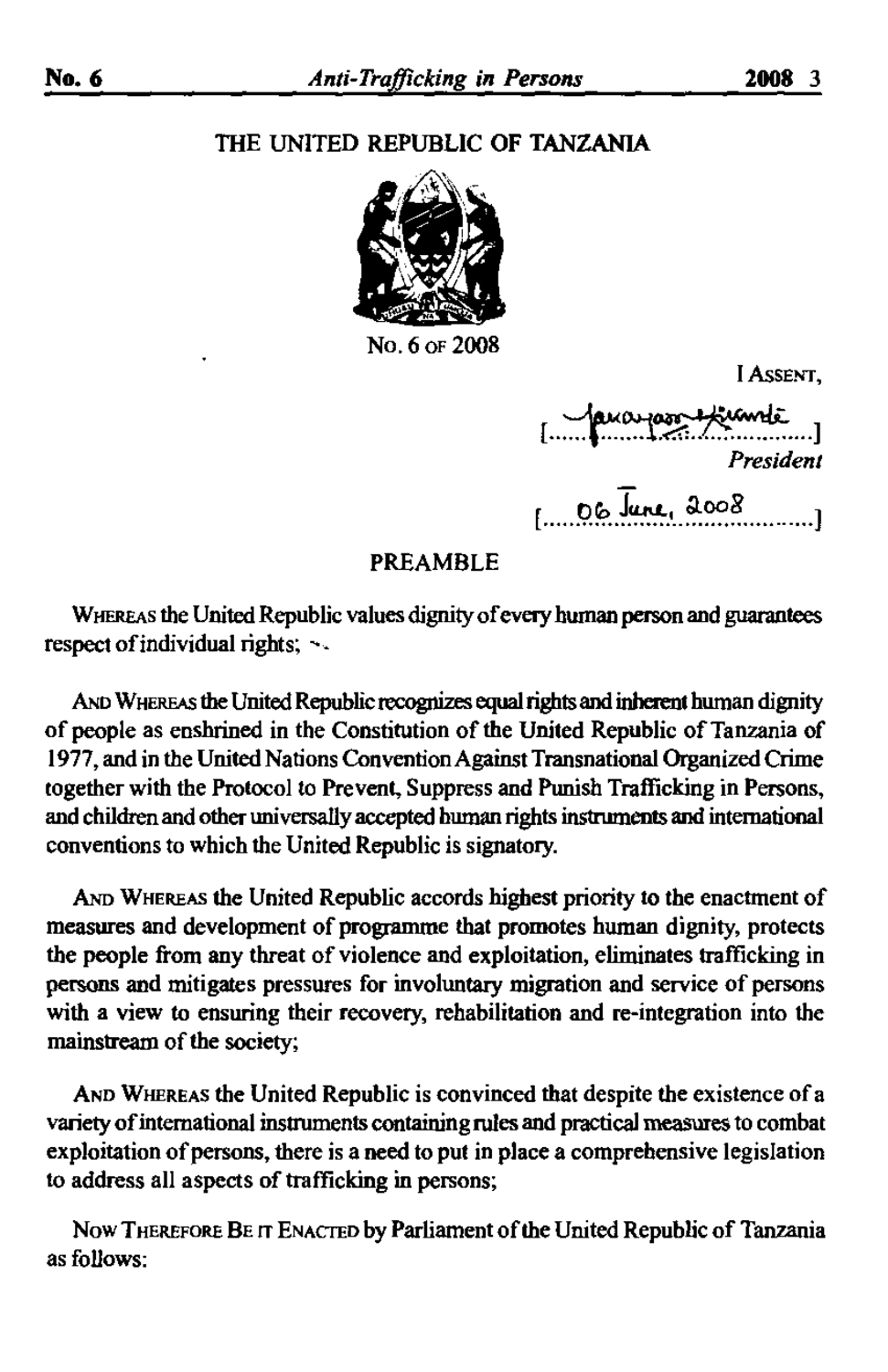# PART I PRELIMINARY PROVISIONS

| Short title<br>and<br>com-<br>mence-<br>ment | 1.-(1) This Act may be cited as the Anti-Trafficking in Persons Act,<br>2008.                                                                                                                                                                                                                                                                     |
|----------------------------------------------|---------------------------------------------------------------------------------------------------------------------------------------------------------------------------------------------------------------------------------------------------------------------------------------------------------------------------------------------------|
|                                              | This Act shall come into operation on the date on which the<br>(2)<br>Minister may, by notice published in the Gazette, appoint.                                                                                                                                                                                                                  |
| Applica-<br>tion                             | 2.-(1) This Act shall apply to Mainland Tanzania as well as to<br>Tanzania Zanzibar.                                                                                                                                                                                                                                                              |
| Interpre-<br>tation                          | 3. In this Act unless the context otherwise requires -                                                                                                                                                                                                                                                                                            |
| Cap.16                                       | "abduction" in relation to offences relating to trafficking in persons, means<br>to compel or induce a person to move from one place to another;                                                                                                                                                                                                  |
|                                              | "authorized officer" means an immigration officer, a police officer or any<br>other public officer exercising the powers of law enforcement agency;                                                                                                                                                                                               |
|                                              | "basic material support" includes education, health care, clothing, shelter,<br>counseling and nutritional requirements;                                                                                                                                                                                                                          |
|                                              | "bonded placement" means placement by a trafficker of a person for<br>exploitative purposes with a promise of subsequent payment to the<br>trafficker by the user of the trafficked person;                                                                                                                                                       |
|                                              | "care and protection" shall have the same meaning as basic material support;                                                                                                                                                                                                                                                                      |
|                                              | "child" means a person below the age of eighteen years;                                                                                                                                                                                                                                                                                           |
|                                              | "debt bondage" means the pledging by the debtor of his personal ser-<br>vices or labour or those of a person under his control as security or<br>payment for a debt, where the length and nature of services is not<br>clearly defined or the values of the services as reasonably assessed is<br>not applied toward the liquidation of the debt; |
|                                              | "disabled person" means a person who is unable to fully take care of, or<br>protect himself from abuse, neglect, cruelty, exploitation or discrimination<br>because of a physical or mental disability;                                                                                                                                           |
|                                              | "exploitation" in relation to trafficking in persons means people smuggling,<br>prostitution and other forms of sexual exploitation, forced labour or<br>services, slavery or practices similar to slavery, servitude or the                                                                                                                      |
|                                              | removal of organs;<br>"forced labour and slavery" means the extraction of work or services                                                                                                                                                                                                                                                        |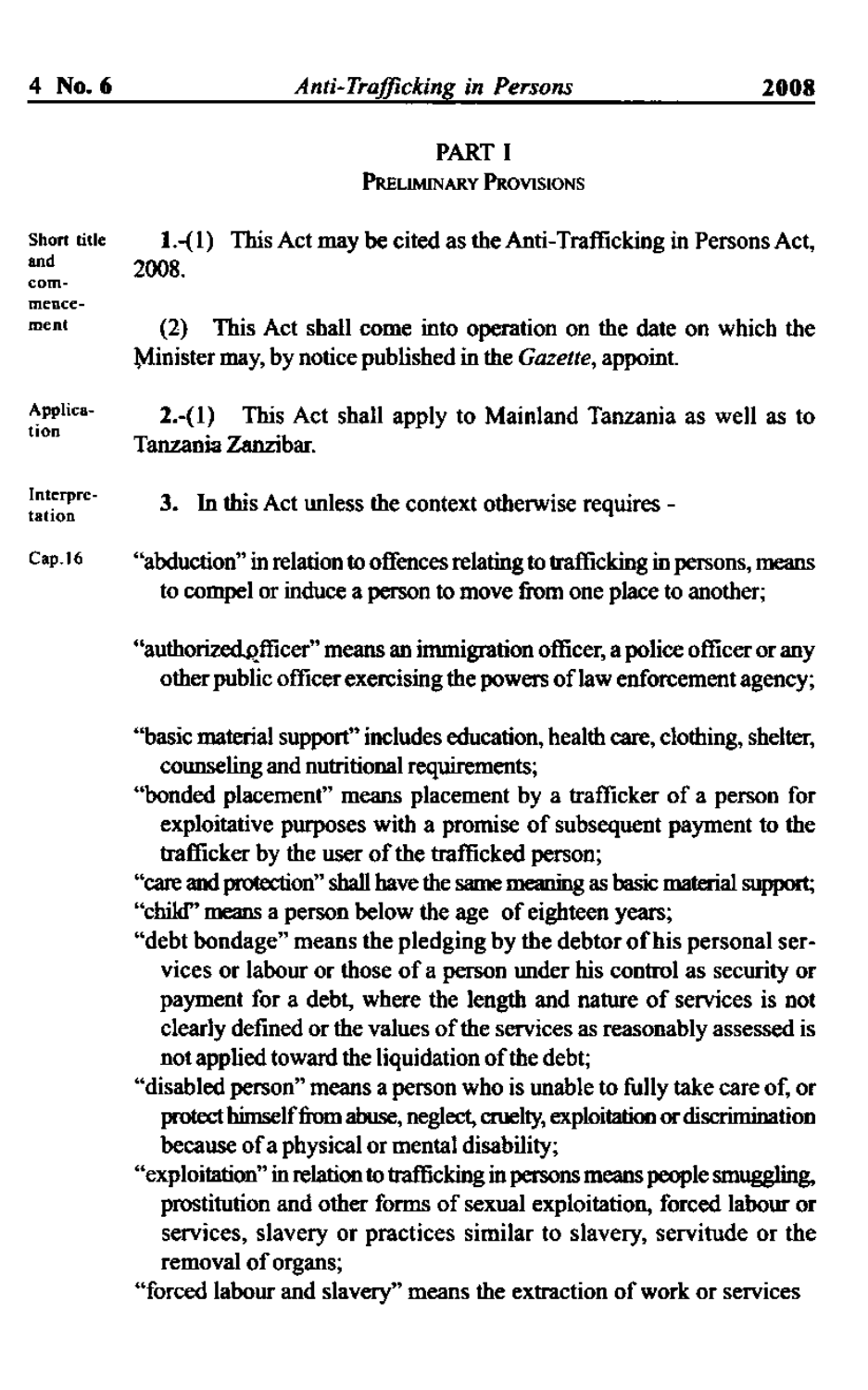- from any person by means of enticement, violence, intimidation or threat, use of force or coercion, including deprivation of freedom, abuse of authority or moral ascendancy, debt-bondage or deception;
- "foreign authority" means a person designated by a foreign government as competent authority to act on behalf of a foreign government for purposes of this Act;
- "Government" means an authority by which the executive authority of the United.Republic is exercised;
- "injury" includes physical, emotional and psychological hurt;
- "Minister" means the Minister responsible for home affairs;
- ''NGO'' shall have a meaning ascribed to it under the Non-Government Organizations Act;
- "organs" include any part of the human body which can be removed and used to sustain life or for any purpose;
- "place of safety" means premises where the welfare of a victim of trafficking is assured;
- "placement as service" means the placement of a person by a trafficker for exploitative purposes where the service of that person is not remunerated;
- "police officer" includes an officer from another security service;
- "pornography" refers to any representation, through publication, exbibition, cinematography, indecent show, information technology or by whatever means, of a person engaged in real or simulated explicit sexual activities or any representation of the sexual parts of a person for primarily sexual purposes;
- "prostitution" means transaction, scheme or design involving the use of a person by another for sexual intercourse or lascivious conduct in exchange for money, profit or any other consideration;
- "security services" includes the Police, Tanzania Revenue Authority, Immigration and the Tanzania Intelligence and Security Services;
- "social welfare officer" includes a probation officer;
- ''temporary placement" means the transfer of a trafficked person for a limited period for exploitative purposes;
- "sex tourism" means
	- (a) program organized by travel or tourism related establishment or an individual, wbich consists oftourismpackages or activities, utilizing and offering escort and sexual services as enticement for tourists;

Cap.56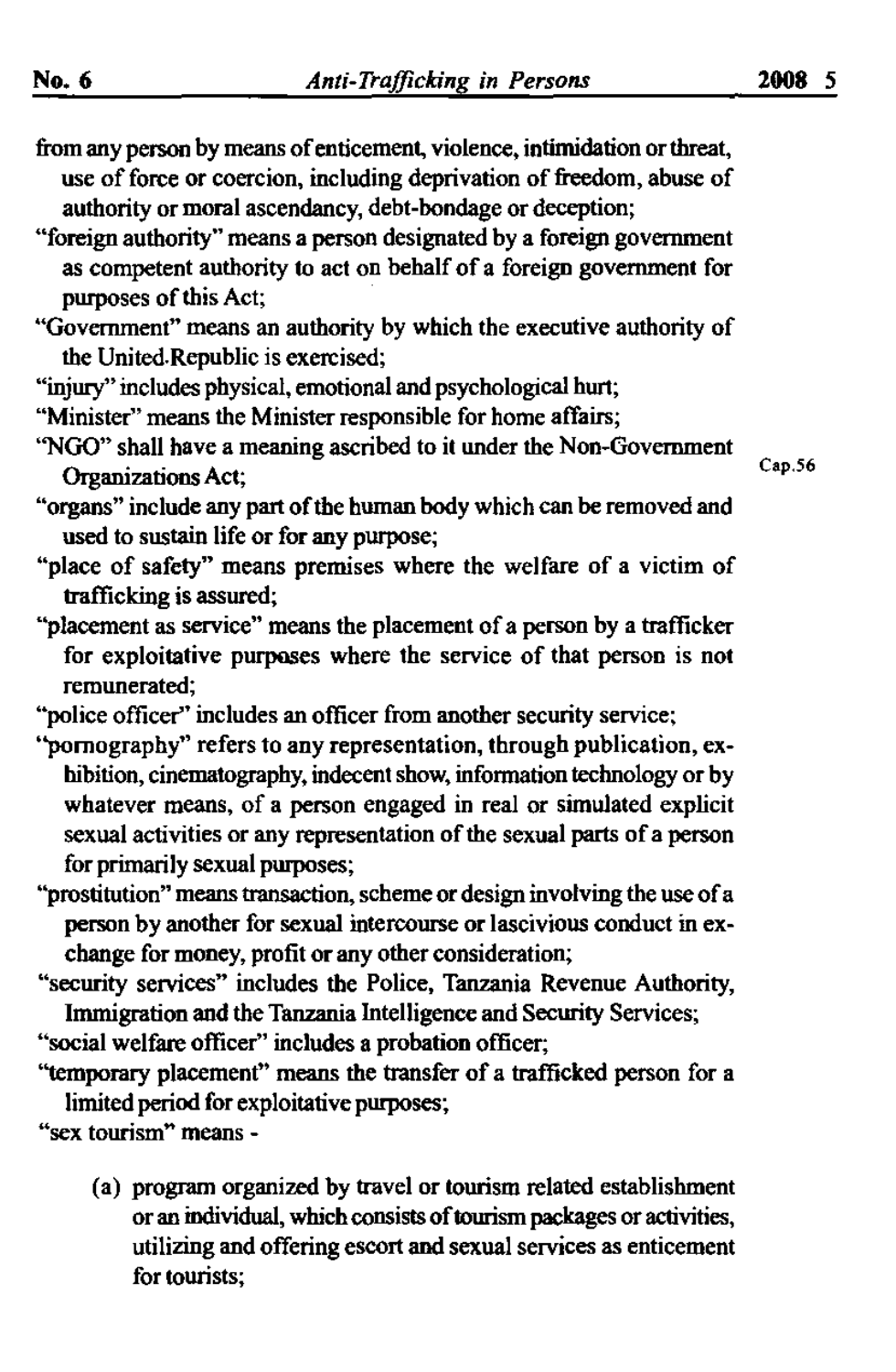(b) sexual services or practices offered during rest or recreation periods for members of the military;

"sexual exploitation" means participation by a person in prostitution or the production of pornographic materials as a result of being subjected to a threat, deception, coercion, abduction, force, abuse of authority, debt bondage, fraud or through abuse of a victim's vulnerability.

# PART II

#### PROHIBITION OF TRAFFICKING IN PERSONS

4.-(1) A person commits an offence of trafficking in person if that person-

- (a) recruits, transports, transfers, harbours, provides or receives a person by any means, including those done under the pretext of domestic or overseas employment, training or apprenticeship, for the purpose of prostitution, pornography, sexual exploitation, forced labour, slavery, involuntary servitude or debt bondage;
- (b) introduces or matches a person to a foreign national for marriage for the purpose of acquiring, buying, offering, selling or trading the person in order that person be engaged in prostitution, pornography, sexual exploitation, forced labour, slavery, involuntary servitude or debt bondage;
- (c) offers or contracts marriage, real or simulated, for the purpose of acquiring, buying, offering, selling or trading a person in order that person be engaged in prostitution, pornography, sexual exploitation, forced labour or slavery, involuntary servitude or debt bondage;
- (d) undertakes or organizes sex tourism or sexual exploitation;
- (e) maintains or hires a person to engage in prostitution or pornography;
- (f) adopts or facilitates the adoption of persons for the purpose of prostitution, pornography, sexual exploitation, forced-labour and slavery, involuntary servitude or debt bondage;
- (g) recruits, hires, adopts, transports or abducts -
	- (i) a person, by means of threat or use of force, fraud, deceit, violence, coercion or intimidation for the purpose of removal or sale of organs of the person; or

Arts of <del>baffidk</del>ino in œere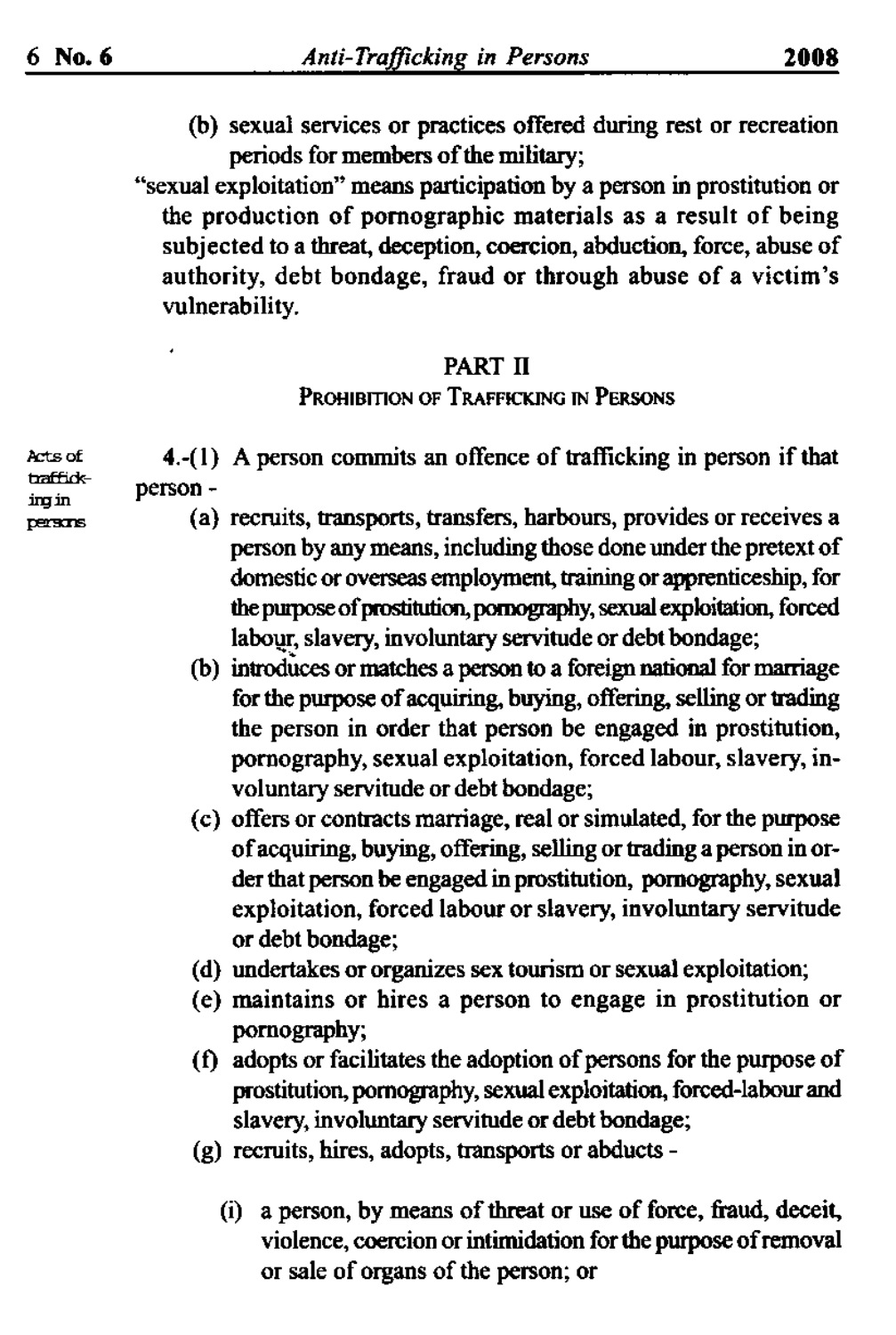Acts that promote or<br>facilitate trafficking in persons

(ii) a child or a disabled person for the purposes of engaging the child or the disabled person in armed activities.

(2) Trafficking in persons shall also be constituted upon placement for sale, bonded placement, temporary placement or placement as service where exploitation by some other person is the motive.

(3) Where a victim of trafficking in persons is a child, consent of the child, parent or guardian of the child shall not be used as a defence in prosecution under this Act regardless of whether there is evidence of abuse of power, fraud, deception or that the vulnerability of the child was taken advantage of.

(4) A consent of a victim of trafficking in persons shall be immaterial where any of the means referred to under subsection  $(1)$  has been used against the victim.

(5) A person who commits any of the offences or acts specified under this section shall, on conviction, be liable to a fine of not less than five million shillings but not more than one hundred million shillings or to imprisonment for a term of not less than two years and not more than ten years or to both.

S.-( I) A person who promotes, procures or facilitates the commission of trafficking in persons commits an offence.

(2) A person promotes, procures or facilitates the commission of trafficking in persons if that person  $-$ 

- (a) knowingly leases or subleases, uses or allows to be used any house, building or establishment for the purpose of trafficking in persons;
- (b) produces, prints, issues or distributes unissued, tampered or fake certificates, registration or stickers of any government agency which issues the certificates, registration or stickers as proof of compliance with government requirements for promoting trafficking in persons;
- (c) advertises, publishes, prints, broadcasts or distributes, or causes the advertisement, publication, printing, broadcasting or distribution by any means, including the use of information technology or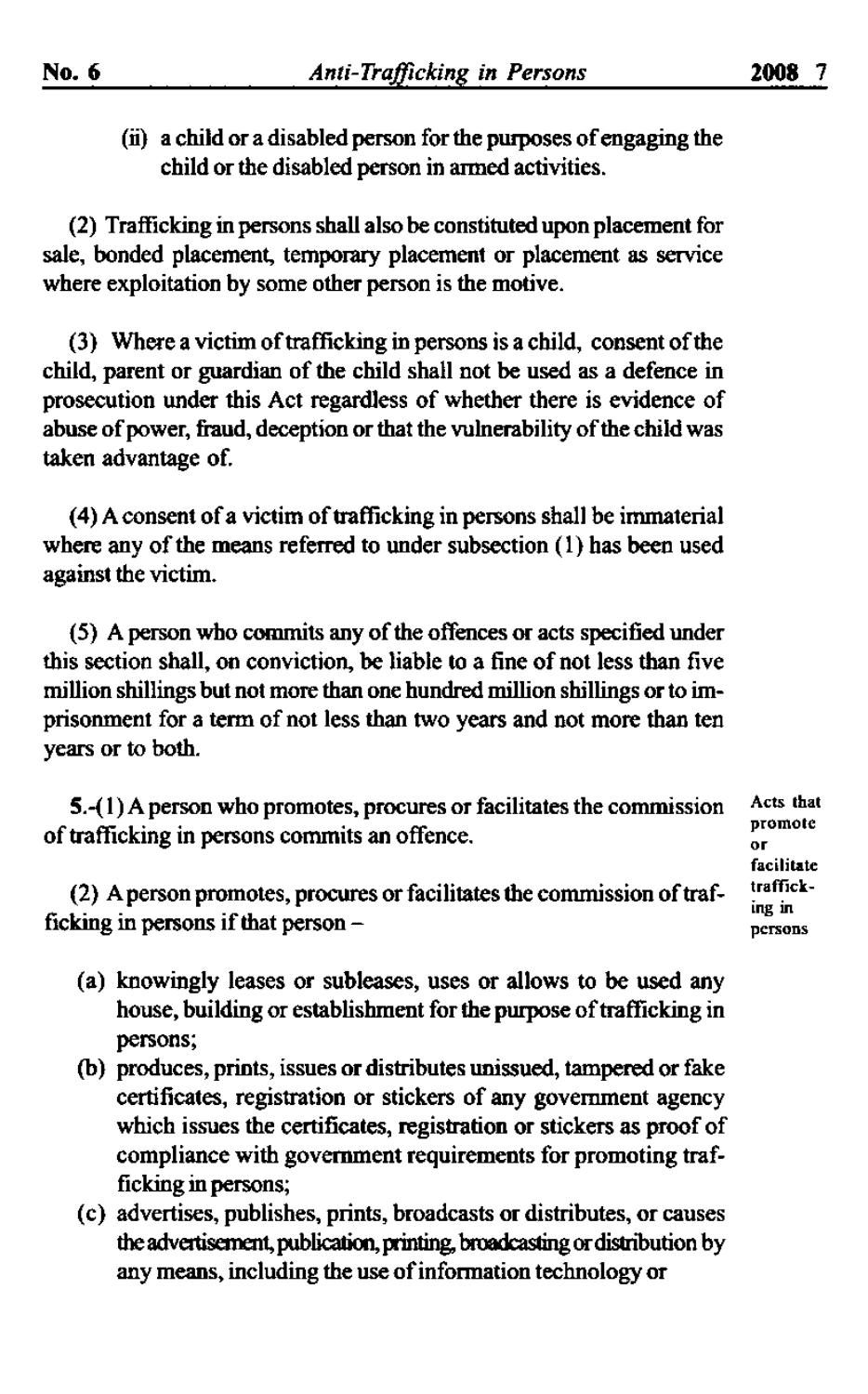- any brochure, flyer or any propaganda material that promotes trafficking in persons;
- (d) assists in the conduct of misrepresentation or fraud for purposes of procuring or facilitating the acquisition of clearances and necessary exit documents from government agencies for the purpose of trafficking in persons;
- (e) facilitates or assists in the exit and entry from or to the United Republic a person who is in possession of unissued, tampered or fraudulent traveling documents for the purpose of trafficking in persons;
- (f) confiscates, conceals or destroys the passport, traveling documents or personal documents which belongs to a trafficked person in furtherance of trafficking in persons;
- (g) prevents a trafficking person from leaving the United Republic or seeking redress from the Government or appropriate authorities; or
- (h) knowingly benefits from, financial or otherwise, or makes use of, the labour or services of a person held under a condition of involuntary servitude, forced labour or slavery.

(3) A person who commits an offence under this section shall, on conviction, be liable to a fine ofnot less than two million shillings but not more than fifty million shillings or to imprisonment for a term of not less than one year but not more than seven years or to both.

Severe trafficking in persons

6.-(1) Subject to the provisions of this Act, certain acts or circumstances shall be considered as severe trafficking in persons.

- (2) Severe trafficking in persons shall be considered to exist if  $-$ 
	- (a) the trafficked person is a child or a disabled person;
	- (b) the adoption is effected for the purpose of prostitution, pornography, sexual exploitation, forced labour and slavery, involuntary servitude or debt bondage;
	- (c) the crime is committed by a syndicate or in large scale;
	- (d) the offender is an ascendant, parent, sibling, guardian or a person who exercises authority over the trafficked person;
	- (e) the offence is committed by a public officer, an employee or a religious leader;
	- (f) the trafficked person is recruited to engage in prostitution with any member of the military or law enforcement agencies;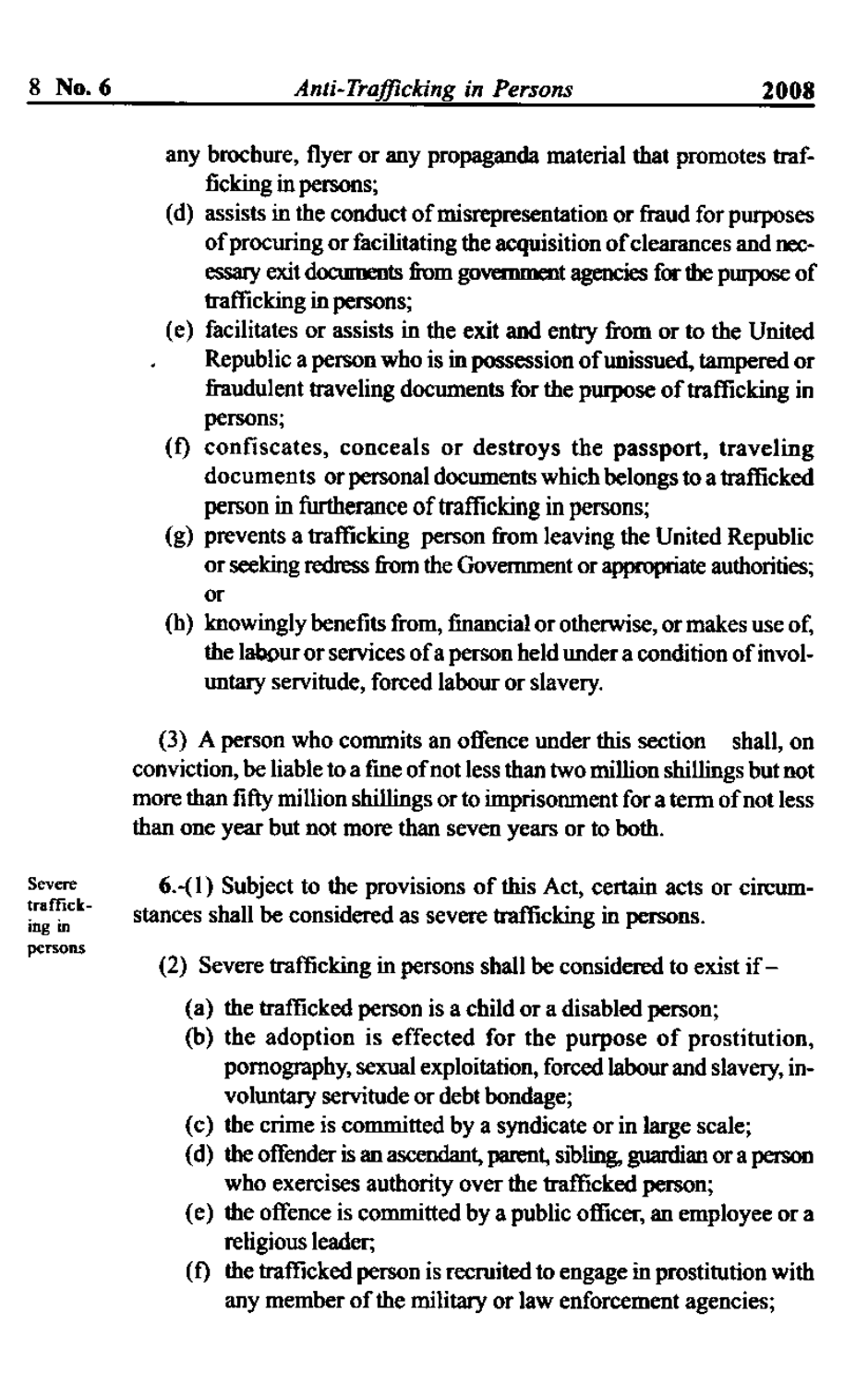- $(g)$  the offender is a member of the military or law enforcement agencies; and
- (h) by reason or on occasion of the act of trafficking in persons, the trafficked person dies, becomes insane, suffers mutilation or is infected with Human Immunodeficiency Virus (HIV), the Acquired Immune Deficiency Syndrome (AIDS), Sexual Transmitted Diseases (STDs), communicable diseases or other -diseases.

(3) For the purpose of subsection  $(2)(c)$ , trafficking in persons is deemed to be committed by a syndicate if it is  $-$ 

- (a) carried out by a group of two or more persons; or
- (b) committed against two or more persons, individually or as a group.

(4) A person who commits an offence under this section shall, on conviction, be liable to a fine of not less than five million shillings but not more than one hundred and fifty million shillings or to imprisonment for a term of not less than ten years but not more than twenty years or to both.

7.-(l} A person who acts as an intermediary for the purpose of trafficking in persons commits an offence.

Trafficking in person by intermedi arv

(2) For the purpose of this section -

- (a) "an intermediary" means a person who knowingly participates in or is concerned with any aspect of trafficking in persons under this Act; and
- (b) "to be concerned with" means to-
	- (i) submit or to take a person to a process of trafficking in persons;
	- (ii) give a consent for a person to be trafficked;
	- (iii) receive at any place a person for the purpose of making that person be a subject of trafficking in persons; or
	- (iv) enterinto agreement whether oral or written for the purpose of trafficking in persons or to subject a person into trafficking in persons.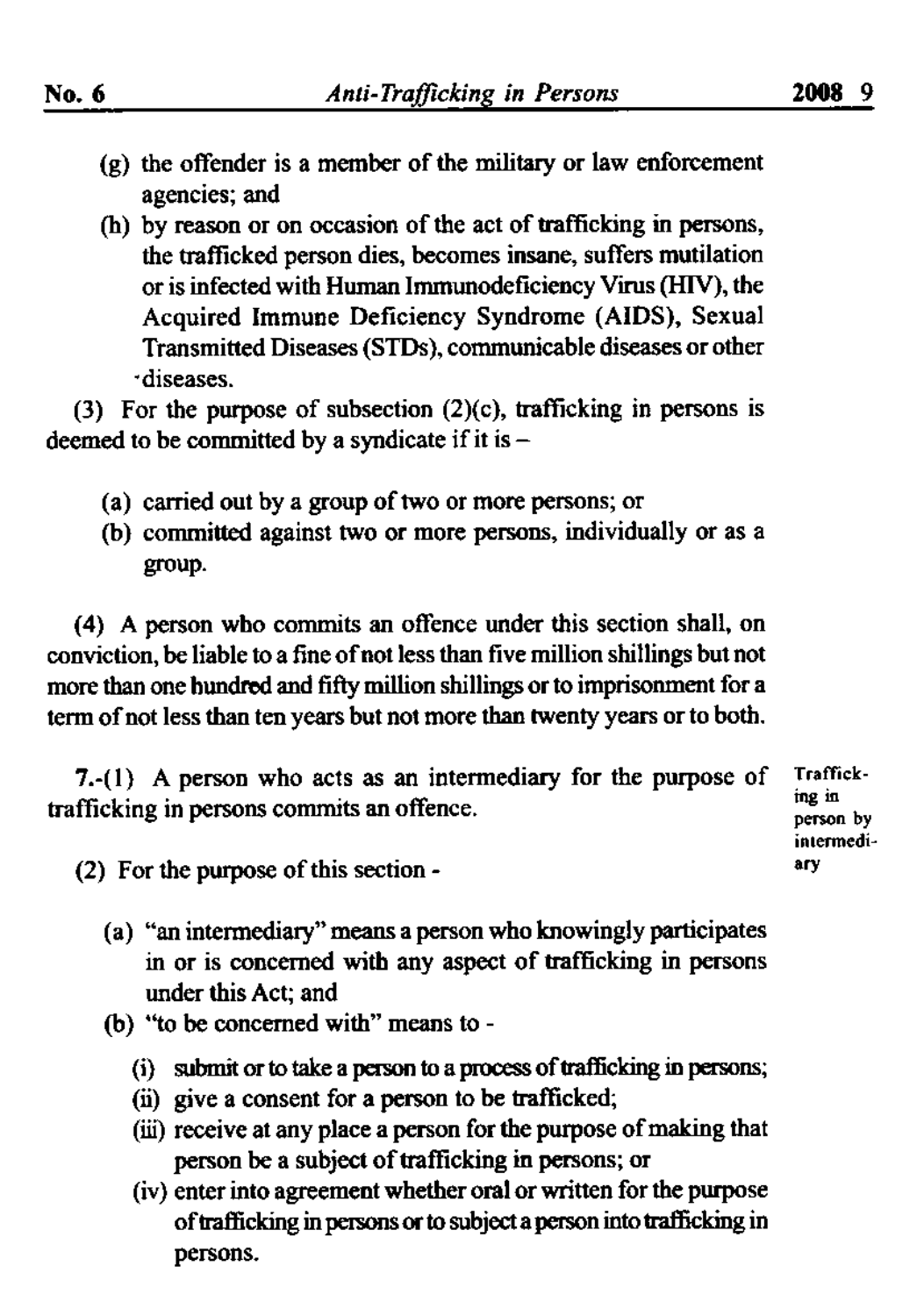(3) A person wbo commits an offence under this section shall, on conviction, be liable to a fine of not less than four million shillings but not more than one hundred and fifty million shillings or to imprisonment for a term of not less than seven years but not more than fifteen years or to both.

Use of trafficked persons

8. A person who buys or engages the services of trafficked persons for prostitution commits an offence and shall on conviction be liable to a fine of not less than one million shillings but not more than thirty million shillings or to imprisonment for a term of not less than twelve months but not more than seven years or to both.

# PART III

INVESTIGATIONS AND JUDICIAL PROCEEDINGS

Confidentiality

9.- $(1)$  The private life and identity of victims of trafficking in persons shall be secured and protected.

(2) The law enforcement organs.judges, court personnel and medical practitioners, as well as parties to the case shall, at any stage of investigation and trial of an offence under this Act, recognize the right to privacy of the trafficked person and the accused.

(3) The court before which the complaint has been referred may, after considering all circumstances for the best interest of the parties, order the proceedings to be held in camera.

(4) The name and personal particulars of the trafficked person or any other information regarding the trafficked person shall not be disclosed to the public.

(5) Where prosecution is conducted in camera, it shall be unlawful for-

- (a) an editor, publisher, reporter or columnist;
- (b) announcer or producer;
- (c) producer or director ofa film; or
- (d) any person utilizing tri-media facilities or information technology,
- to cause publicity of that prosecution.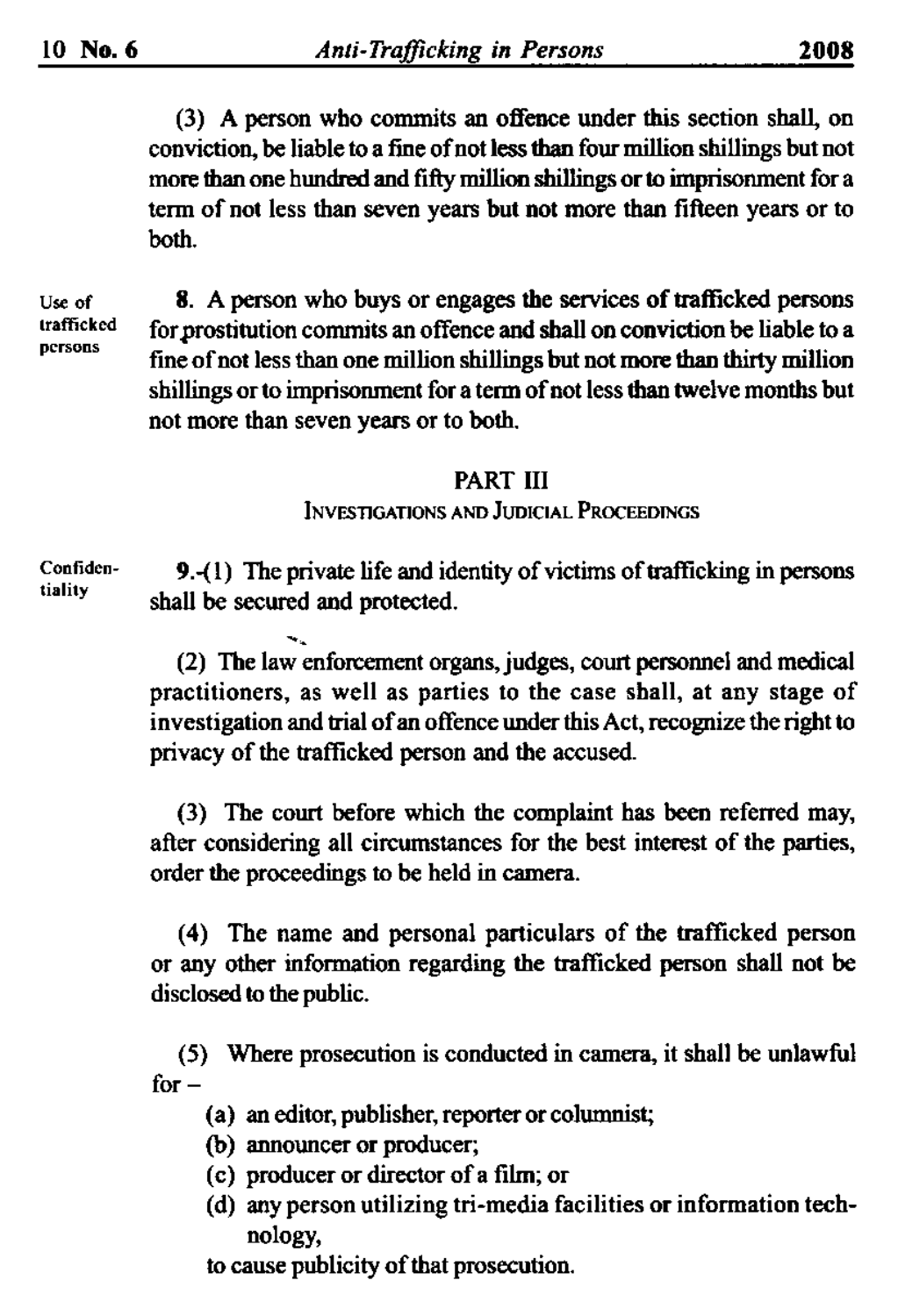10. A victim of trafficking in person who possesses information about any person committing an offence of trafficking in persons elsewhere shall be required to, immediately, report the offence to the police officer. Reponing of offences

11.-(1) Where a police officer receives a report pursuant to section 10, that officer shall  $-$ 

- (a) interrogate the persons alleged to be in commission of the offence of trafficking in persons; and
- (b) record the information in detail.

 $(2)$  A police officer who comes by a victim of trafficking in person shall be under the general duty to-

- (a) assist the victim to obtain medical and psychological treatment., where it is necessary;
- (b) assist the victim to a place of safety if the victim expresses concern about safety; and
- (c) inform the victim ofhis rights and any basic support which may be available to assist the victim.

 $12-(1)$  A police officer shall not arrest a person for any offence under this Act without a warrant.

(2) Notwithstanding subsection (1), a police officer may arrest a person for trafficking in persons without a warrant if-

- (a) an act of trafficking in persons is committed in the presence of that police officer;
- (b) the police officer is obstructed by the suspect from conducting investigation;
- (c) a person is about to commit an offence of trafficking in persons and there is no other way to prevent the commission of the offence.

13. The court may, in addition to specific penalties stipulated in various provisions under this Act, impose a more severe penalty for a person who is convicted for a second or subsequent offence under this Act.

14.-(1) In addition to the penalty imposed for the commission of an offence under this Act, the court may order the confiscation and forfeiture, to the Government of all proceeds and properties derived from the offence of trafficking in persons.

Interrogation by police officer

Arrest by police officer

Commission<br>of second<br>and subsequent offences

Confiscation exhibitant<br>and<br>forfeiture of<br>the proceed<br>and toriculus of<br>the proceeds<br>and<br>instruments<br>derived from<br>trafficking in<br>persons instruments. derived from trafficking in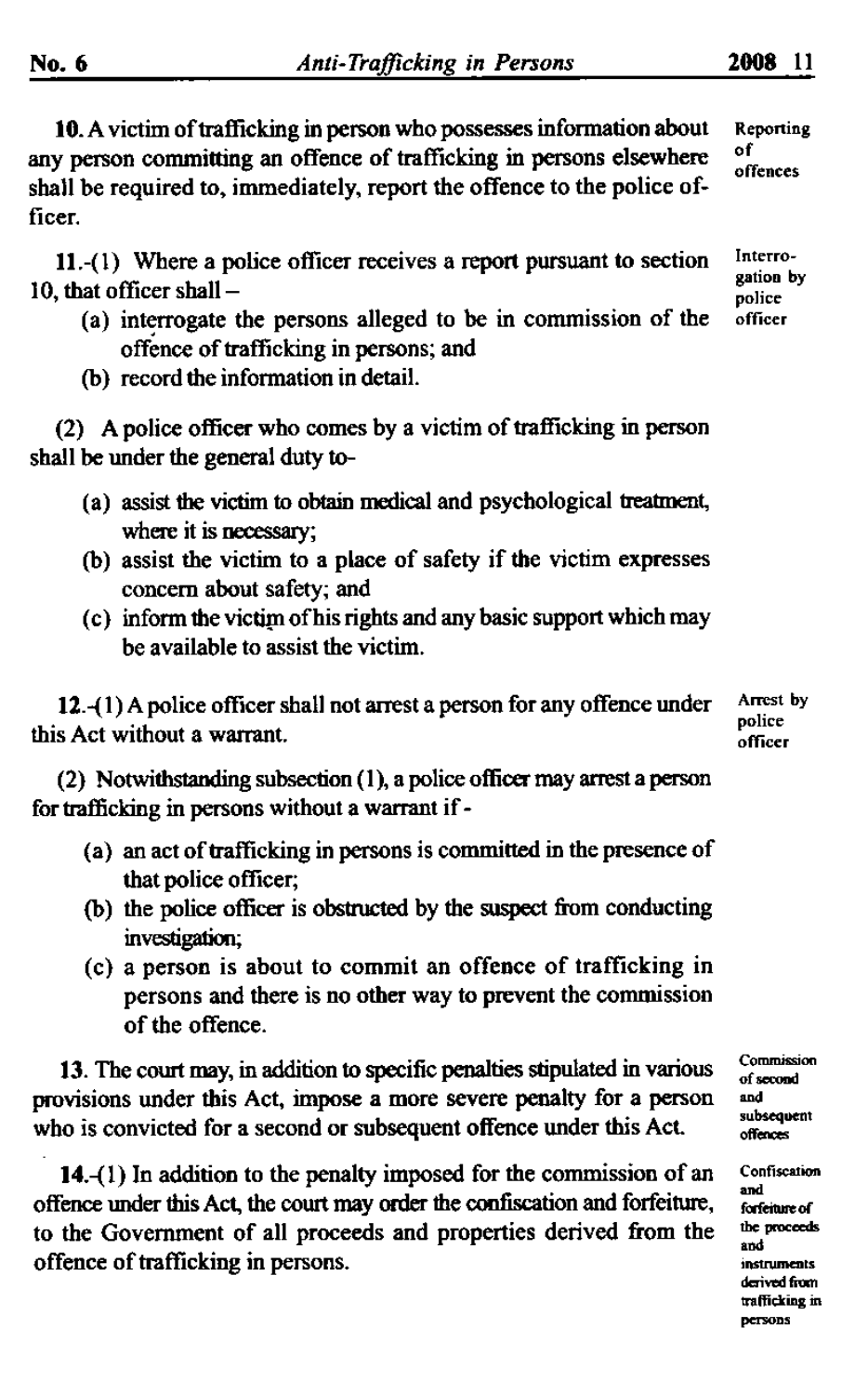(2) All awards for damages shall be taken from the personal and separate properties of the accused person except where such properties are insufficient, in which case the balance shall be made good from the proceeds of the confiscated and forfeited properties.

(3) Where the proceeds, properties and instruments in respect of which the offence of trafficking in persons was committed are destroyed, diminished in value or otherwise rendered worthless by any act or omission, directly or indirectly, of the offender, or it has been concealed, removed, converted or transferred to prevent the same from being found or to avoid forfeiture or confiscation, the offender shall be ordered to pay the amount equal to the value of the proceeds, property or instruments of the offence.

Compen-15.- $(1)$  A person convicted of the offence of trafficking in persons sation under this Act shall be ordered by the court to pay compensation to the victim of the trafficking in persons.

> (2) A person who causes injury to any person in pursuant of trafficking in persons under this Act shall be ordered to pay compensation to the injured person.

> (3) The payment of compensation shall be in addition to any other punishment.

16. Identification of victims of trafficking in persons shall be carried Identification of out by an authorized officer or any other person that have reasonable victims grounds to believe that a person is a victim of trafficking in persons.

#### **PART IV**

RESCUE, REHABILITATION, PROTECTION AND ASSISTANCE TO VICTIMS

Rescue, care, rehabilitation and counseling of trafficked persons

17.-(1) The public officers in the security services shall be responsible for the rescue of a trafficked person and provision of temporary basic material support for the care and protection of a rescued victim of trafficking in persons.

(2) Social rehabilitation of rescued victims shall be carried out by social welfare officers for the purpose of re-instating the victim back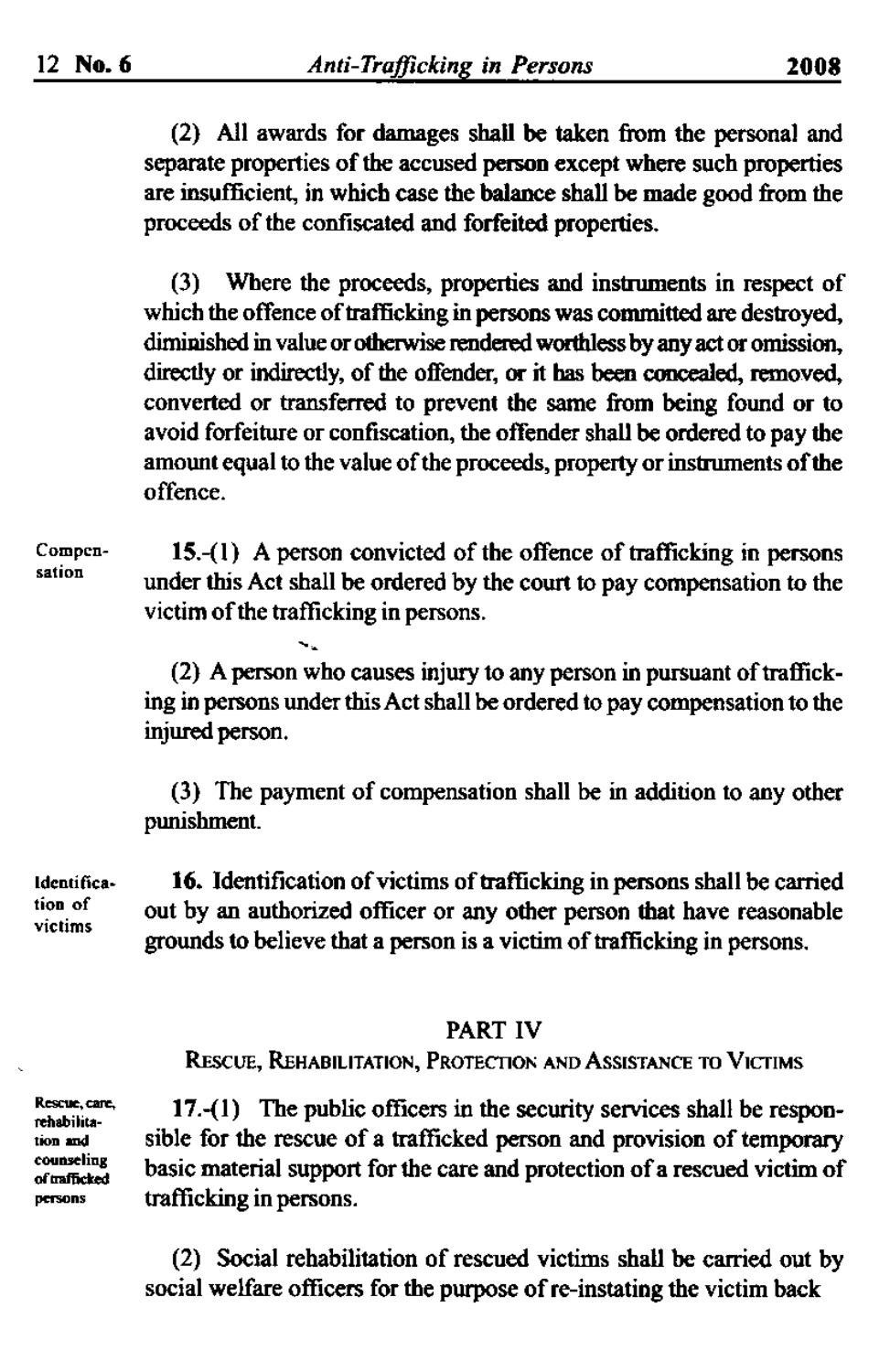into normal way of life and may include provision of legal assistance and material assistance, psychological, medical and professional rehabilitation, employment and a dwelling place.

(3) The Commissioner for Social Welfare shall provide counseling services to the victims of trafficking in persons with a view to assisting in the rehabilitation and re-integration of such persons.

(4) Without prejudice to the preceding provisions ofthis section, the best interest of the child or disabled person shall be paramount in any assistance given to rescue, rehabilitate, counselor re-integrate a child who is a victim of trafficking in persons.

18.-{I) The Minister shall, in cooperation with the Minister responsible for social welfare, take adequate measures for protection, rehabilitation and assistance to rescued victims.

(2) Protection and assistance services offered pursuant to subsection (I), shall not be conditioned upon willingness ofrescued victims to make statements and to participate in the prosecution of perpetrators of the trafficking in persons.

(3) Protection, rehabilitation, assistance and other services to rescued victims shall be offered subject to availability of resources and may include but not limited to-

- (a) free interpreting services in the language of their choice;
- (b) free legal counsel in relation to trafficking issues;
- (c) temporary safe housing, psychological, medical and social welfare as may be necessary to provide for the needs; and
- (d) such other services as may be specified in the administrative direction.

19.-{1)The Government shall secure the protection,rehabilitation and assistance to a victim of trafficking in persons who is a child or a disabled person from the moment when grounds exist to believe that the child or the disabled person is such a victim until identification, integration and complete recovery of the child is procured.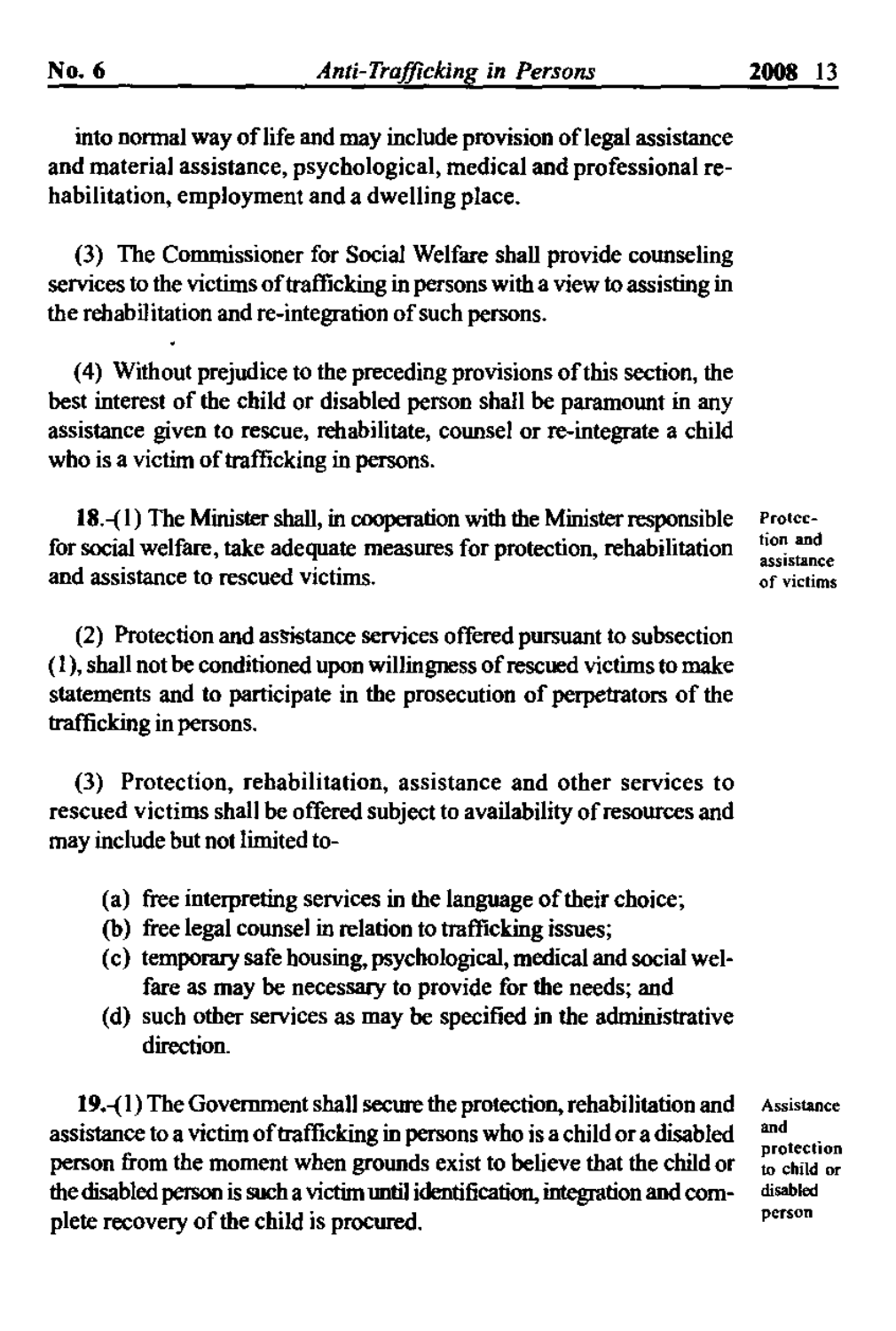(2) Where the age ofthe victim is not known but there are reasons to believe that the victim has not yet reached eighteen years, it shall be presumed that the victim is a child until final verification of the age.

Centres fer proteclion of victims

20.-(1) The Government shall, on the advice of the Task Force, establish or designate centers for protection and assistance to victims of trafficking in persons.

(2) Centres established or designated pursuant to subsection (1) shall provide accommodation, nutrition. legal assistance, psychological and medical care, security and protection to the victims of trafficking in persons as well as assistance to locate their relatives.

Rcpatriation of victims

21.-(1) The Government shall ensure repatriation and reception of victims of trafficking in persons who are Tanzanians or stateless persons who were entitled to permanent residence in the United Republic upon *entry* into the territory of another state.

(2) The Government may facilitate repatriation of victim of trafficking in persons who does not possess the necessary documents by issuance of traveling documents or any other authorization needed for the repatriation.

Repalriation of a child or disabled person

22. A child or a disabled person who is a victim of trafficking in persons shall be repatriated to his country of origin if prior to his return-

- (a) a parent, relative or legal guardian hasgiven consent to receiving the child or the disabled person into his care; and
- (b) a government agency or child protection agency from the country of origin has given consent and is able to undertake responsibility for the child and grant the child adequate assistance and protection

Repatriation of foreign citizens etc.

- $23.-(1)$  The Government shall -
	- (a) grant assistance to foreign citizens and stateless persons who are victims of trafficking in persons upon their voluntary repatriation to their country of origin; and
	- (b) ensure transportation of the victims of trafficking in persons on safe conditions to the border of United Republic.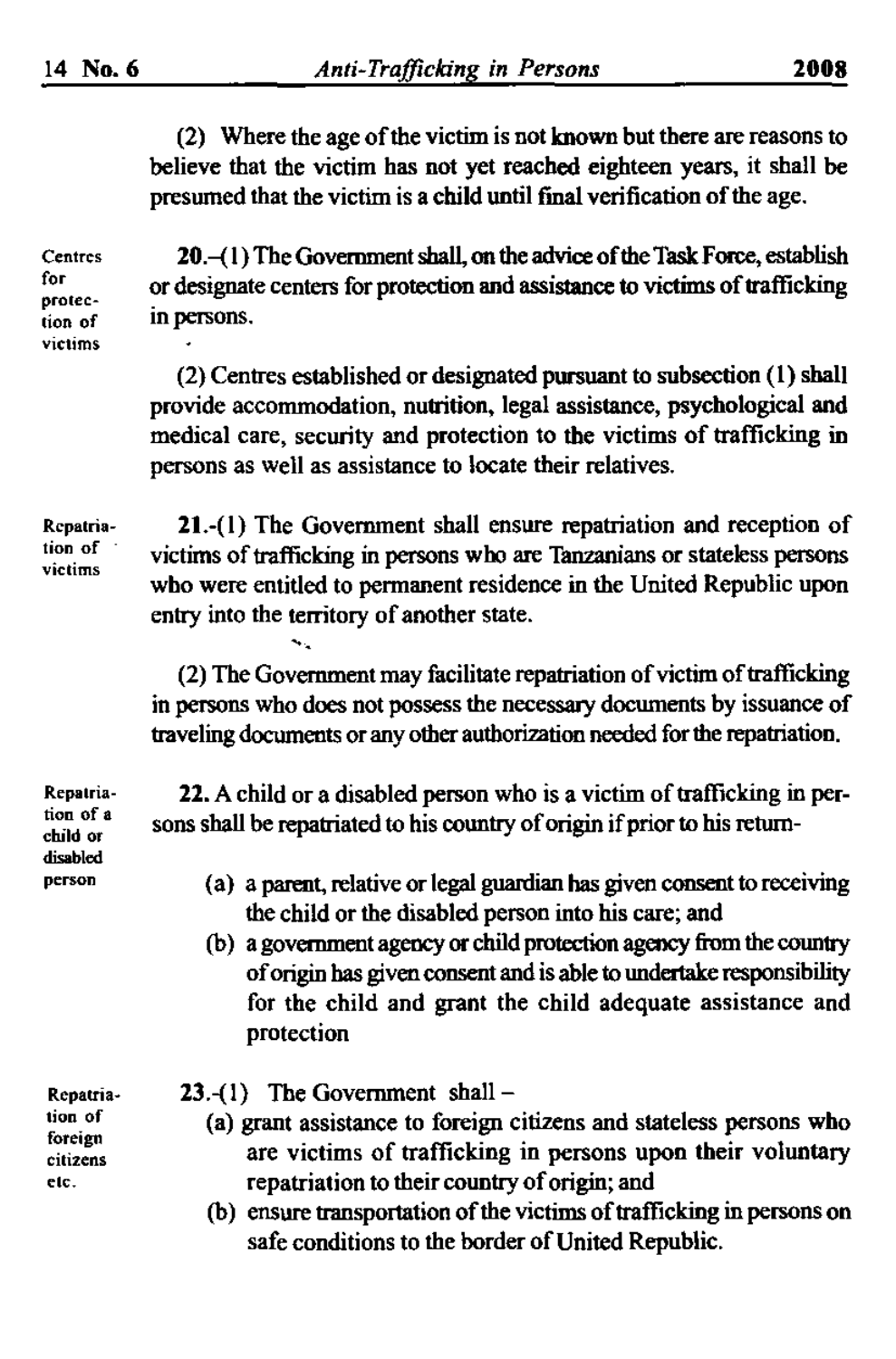(2) Notwithstanding subsection  $(1)$ , a victim of trafficking in persons may not be repatriated or expelled to his country oforigin or a third state if there is a ground to believe that the repatriation or expulsion may expose him to a risk of his life or that his safety or safety of his family may be endangered.

(3) Where the victim of trafficking in persons has no traveling documents due to their loss, theft or destruction, the Government shall, upon the request by the foreign state. assist in obtaining such documents as my be necessary to enable that victim to return to his country ofresidence.

24. It shall be the duty of the Government to establish, implement and coordinate preventive, protective and rehabilitative programmes for trafficked persons.

Programs that address lraffieking in persons

- (2) For the purpose of subsection  $(1)$ , the Government shall-
	- (a) through the Ministry responsible for foreign affairs-
		- (i) make available its resources and facilities overseas for trafficked persons regardless of manner of entry to the receiving country, and explore means to further enhance its assistance in elimination of trafficking activities through closer networking with government agencies in the country and overseas, particularly in the formulation of policies and implementation of relevant programs;
		- (ii) establish and implement a pre-marriage, on-site and predeparture counseling programme on intermarriages;
	- (b) through a Ministry responsible for social welfare-
		- (i) implement rehabilitative and protective programmes for trafficked persons;
		- (ii) provide counseling and temporary shelter to trafficked persons and develop a system for accreditation among Non Governmental Organizations for purposes of establishing centers and programmes for intervention in various levels of thecommunity;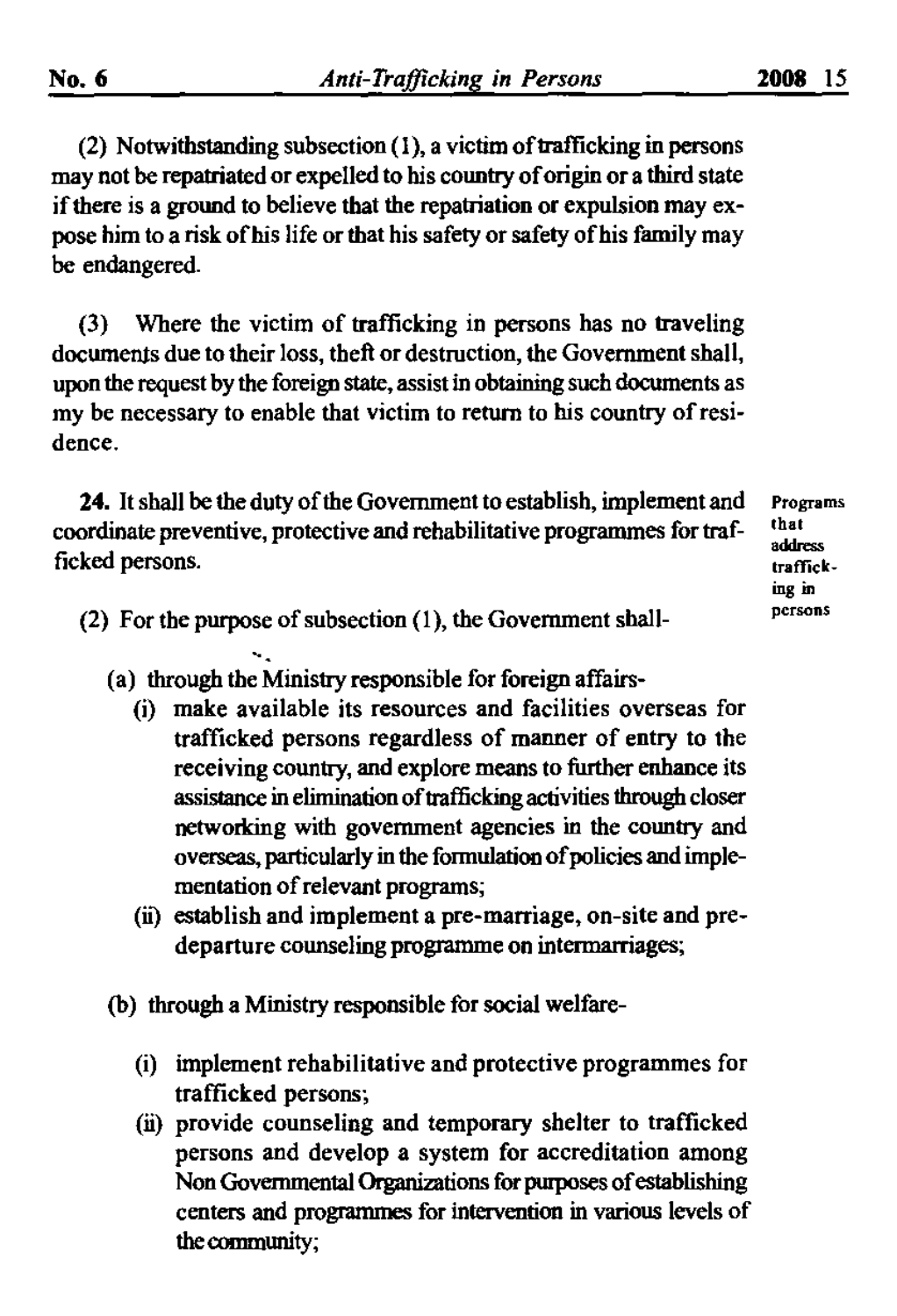- (c) through a Ministry responsible for labour and employment-
	- (i) ensure strict implementation and compliancewith the rules and guidelines relating to the employment of persons locally and overseas;
	- (ii) monitor, document and report cases of trafficking in persons involving employers and labour recruiters;
- (d) through the Ministry responsible for legal affairs  $-$ 
	- (i) ensure the prompt prosecutions of persons involved in commission of offences in trafficking in persons;
	- (ii) designate and train prosecutors in special skills in prosecution of offences of trafficking in persons; and
	- (iii) establish a mechanism for free legal assistance for victims of trafficking in persons.

# '. PART V

### THE ANTI-TRAFFICKING FUND

Establishment of Anli 25. There is established an Anti Trafficking Fund referred to in this Act as "the Fund".

#### Trafficking Fund

| <b><i>ING</i></b> . MAY |  |
|-------------------------|--|
| Sources of              |  |
| the Fimd                |  |

**26.** The sources of funds for the Fund shall include  $-$ 

- (a) such amount of money as may be appropriated by the Parliament;
- (b) voluntary contributions from individuals, NGO's and other private sector;
- (c) grants and donationsfrom bilateral and multilateral organizations;
- (d) any sums of money or property which may in any manner become payable to or vested in the fund; and
- (e) such other sums of money which may be disbursed for the Fund.

27. The funds of the Fund shall be applied-

- (a) to support the basic material needs of victims of trafficking in persons;
- (b) for the training of victims of trafficking in persons;

Use of funds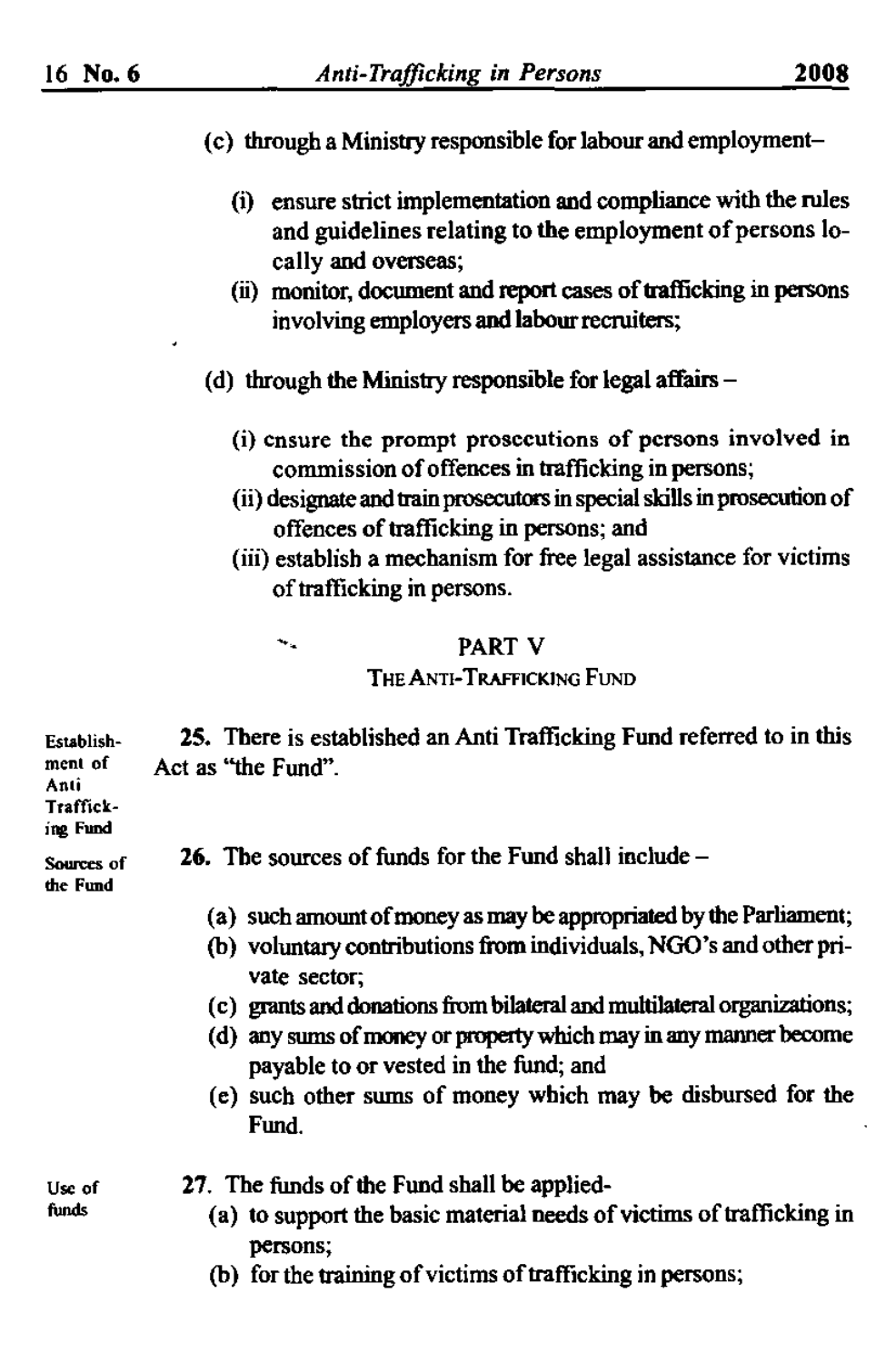(d) for any matter connected with the rebabilitation and re-integration of victims of trafficking in persons to countries of origin to their best interest.

28.-(1) The Fund shall be managed by the Secretariat.

 $(2)$  Monies of the Fund shall be paid into a bank account opened for that purpose.

(3) The books of account of the Fund shall be audited in accordance with the provisions of the Public Finance Act.

(4) The financial year for the Fund shall begin on the 1st July every year.

29.-(1) The funds of the Secretariat shall include  $-$ 

- (a) any sums which may be appropriated by Parliament for the purposes of the Secretariat;
- (b) any sums which may be payable to the Secretariat by way of donation. gifts or bequests; and
- (c) any sums which may accrue to the Secretariat by way of fees or other payment for services rendered by the Secretariat.

(2) The Secretary shall cause to be kept proper boots of accounts and records in respect of the receipt and expenditure of funds accruing to the Secretariat.

(3) The books and accounts of the Secretariat shall be audited each year by the Controller and Auditor General.

(4) The Secretary shall, not later than three months before the end of each financial year, prepare and submit to the Minister detailed estimates of income and expenditure for the next financial year.

Managemenl of the Fund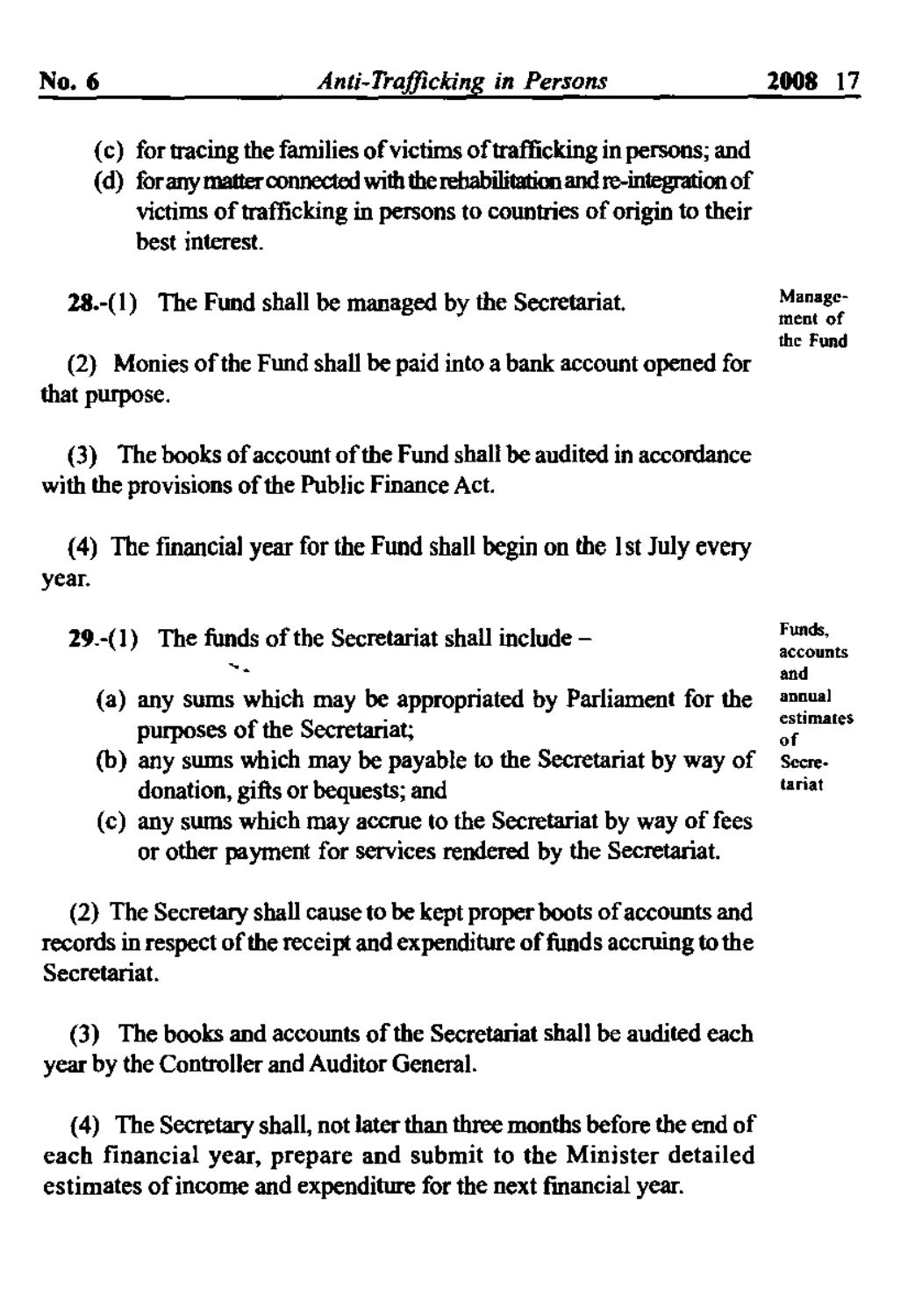#### PART VI ANT-TRAFFICKING CoMMITIEE

30.-( 1) There is established an Anti-Trafficking Committee which, subject to section 33 be responsible for defining, promoting and coordinating the policy of the Government for prevention and control trafficking in persons.

(2) The Anti-Trafficking Committee shall be supported by a Secretariat which shall consist of not more than nine persons appointed by the Minister.

(3) The Secretariat shall advise the Anti-Trafficking Committee on matters relating to general administration of this Act and those referred to the Minister.

(4) The Secretariat shall be headed by the Secretary who shall be appointed by the President from among senior public officers.

31.-(1) The Anti-Trafficking Committee shall be composed of-

- (a) a Chairman who shall be appointed by the Minister from amongst persons who holds or have held the office of a Director of Immigration, Inspector General ofPolice or Director of'Intelligence and Security Service;
- (b) a representative of the Ministry responsible for social welfare not below the designation of an Assistant Director;
- (c) a representative of the Ministry responsible for women and children not below the designation of a Assistant Director;
- (d) a lawyer from the Attomey-General's Chambers not below the designation of a Principal State Attorney;
- (e) a representative of a Ministry of Local Governments not below the designation of an Assistant Director;
- (f) five persons being representative each of the Police Force, Prisons Services, Immigration, Tanzania Intelligence Security Services and the Refugee Services;
- (g) a representative of the Ministry responsible for foreign affairs;
- (h) a representative of the Labour Department not below the designation of a Deputy Commissioner for Labour;

Establishment of the Anli· Trafficking Commit tee

Composition of the Anli-Trafficking Committee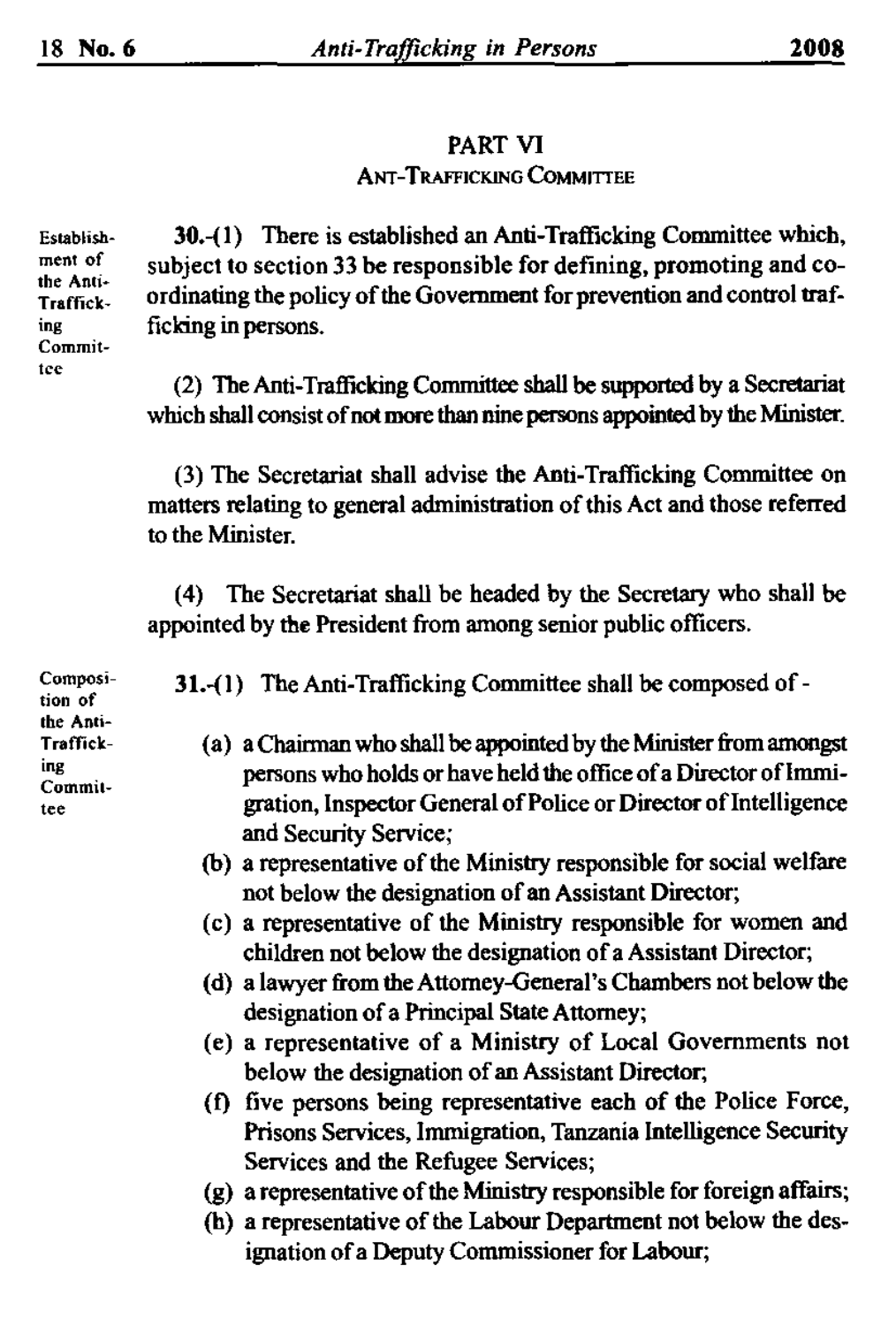- {i} one person representing the private sector as recommended by association of Non-Governmental Organisations;
- $(i)$  a representative of the Ministry responsible for social welfare in the Revolutionary Government of Zanzibar;
- (k) a representative of the Ministry responsible for women and children from the Revolutionary Government of Zanzibar;
- (I) a representative of a Zanzibar-based association of Non-Governmental Organization;
- (m) a representative from the Commission for Human Rights and Good Govemance; and
- (o) two representatives from other Civil Organizations appointed by the Minister.

(2) The Chainnan andotbermembers oftheAnti-Trafficking Committee shall be appointed by and responsible to the Minister.

32. The Anti-Trafficking Committee shall-

- (a) co-orditrate activities of Government departments and law enforcement organs charged with matters relating to trafficking in persons;
- (b) make recommendations for a national plan of action against trafficking in persons;
- (c) advisetheMinisteronpolicymatters connectedwithtrafficking in persons;
- (d) provide advice on the investigation and prosecution of offences on trafficking in persons;
- (e) propose and promote strategies to prevent and combat trafficking in persons;
- (f) liaise with government agencies and NGO's to promote the rehabilitation and re-integration of victims of trafficking in persons;
- $(g)$  keep abreast with international and regional developments and standards in prevention and combating trafficking in persons; and
- (h) prepare guidelines for disbursements from the Fund; and
- (i) deal with any other matter relating to trafficking in persons.

33.-( I) The Anti-Trafficking Committee shall meet at such times as the Chairman may determine but shall meet at least once in every three months.

Functions of thc Anti-Trafficking Commit tee.

Meetings of the Anti\_ Trafficking Committee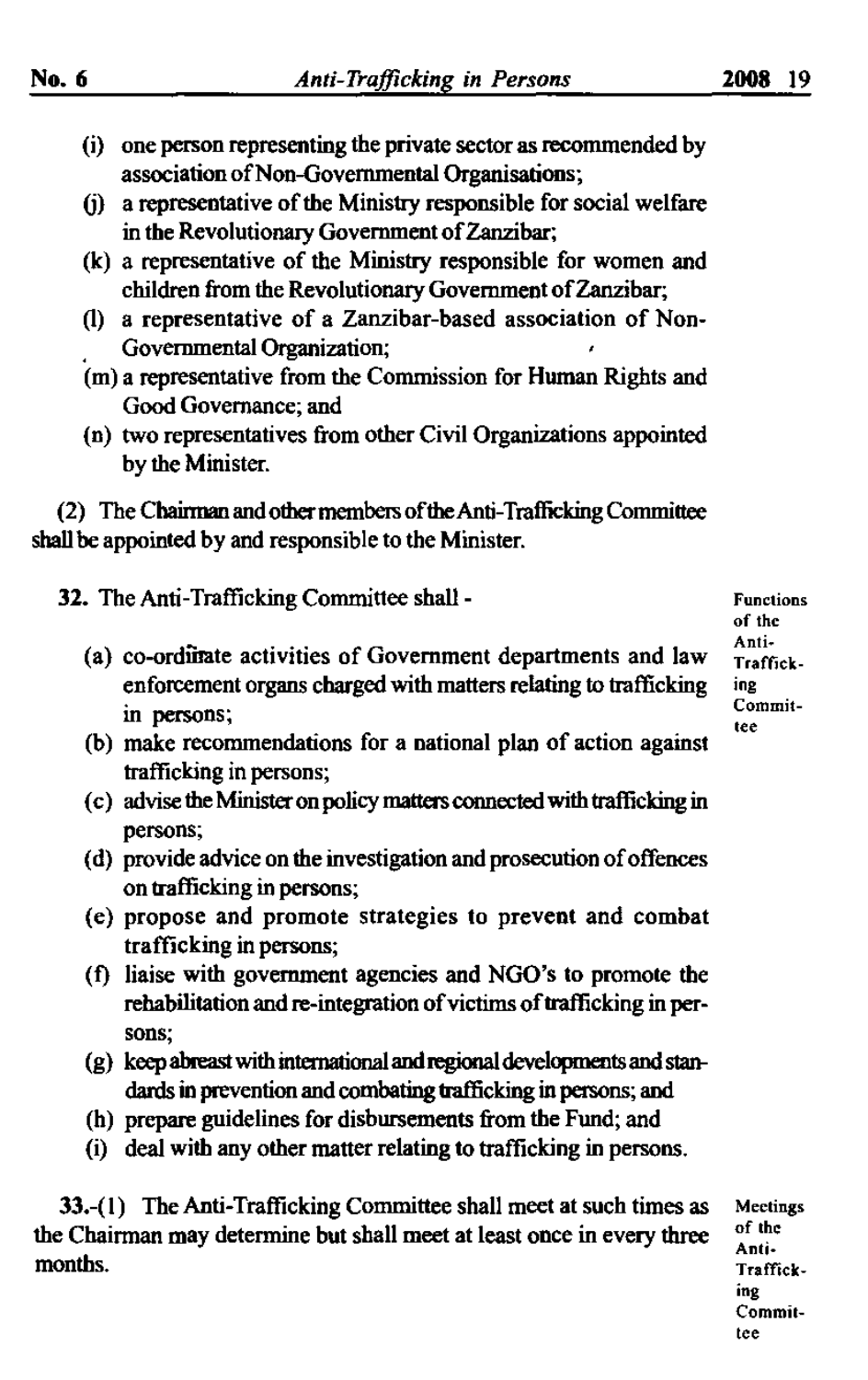(2) The Chairman shall preside at meetings of the Anti-Trafficking Committee but in the absence of the Chairman, a member of the Anti-Trafficking Committee elected by the members present shall preside.

# PART VII

## **MISCELLANEOUS PROVISIONS**

Legal protection to trafficked persons

Cap.54

34.-(1) Trafficked persons shall neither be the subject of prosecution trafficking in persons nor penalized for crimes directly relating to prosecution in offences stipulated under this Act

(2) Notwithstanding the provisions of the Immigration Act, on the removal of an illegal immigrant, a trafficked person who is in the country unlawfully may remain in the United Republic throughout the period of a legal investigation and prosecution of a trafficker and the Government shall make arrangements for the repatriation of the trafficked person upon completion of the legal process. $(3)$  Where it is in the best interest of the trafficked person, the trafficked person may be allowed to remain in the United Republic after the legal process with the approval of the Minister responsible for home affairs.

(4) The person who is allowed to remain in the United Republic pursuant to subsection (3) shall stay in a reception centre provided by the Government where the person shall receive basic material assistance until settled within the United Republic.

(5) Upon the conviction of a person accused of perpetrating the offence of trafficking in persons, a trafficked person shall stay in a reception centre provided by the Government where basic material assistance shall be provided until his repatriation.

Indemnity of members

35. No act or thing done or omitted to be done by the member of the Anti-Trafficking Committee or the Secretariat shall, if done or omitted to be done, in good faith in the performance of functions or the exercise of powers under this Act, render the member personally liable for the act or omission.

Application of other laws

36.-(I) A person who is not a citizen of Tanzania who commits the offence of trafficking in persons shall be the subject of extradition proceedings conducted under the Extradition Act.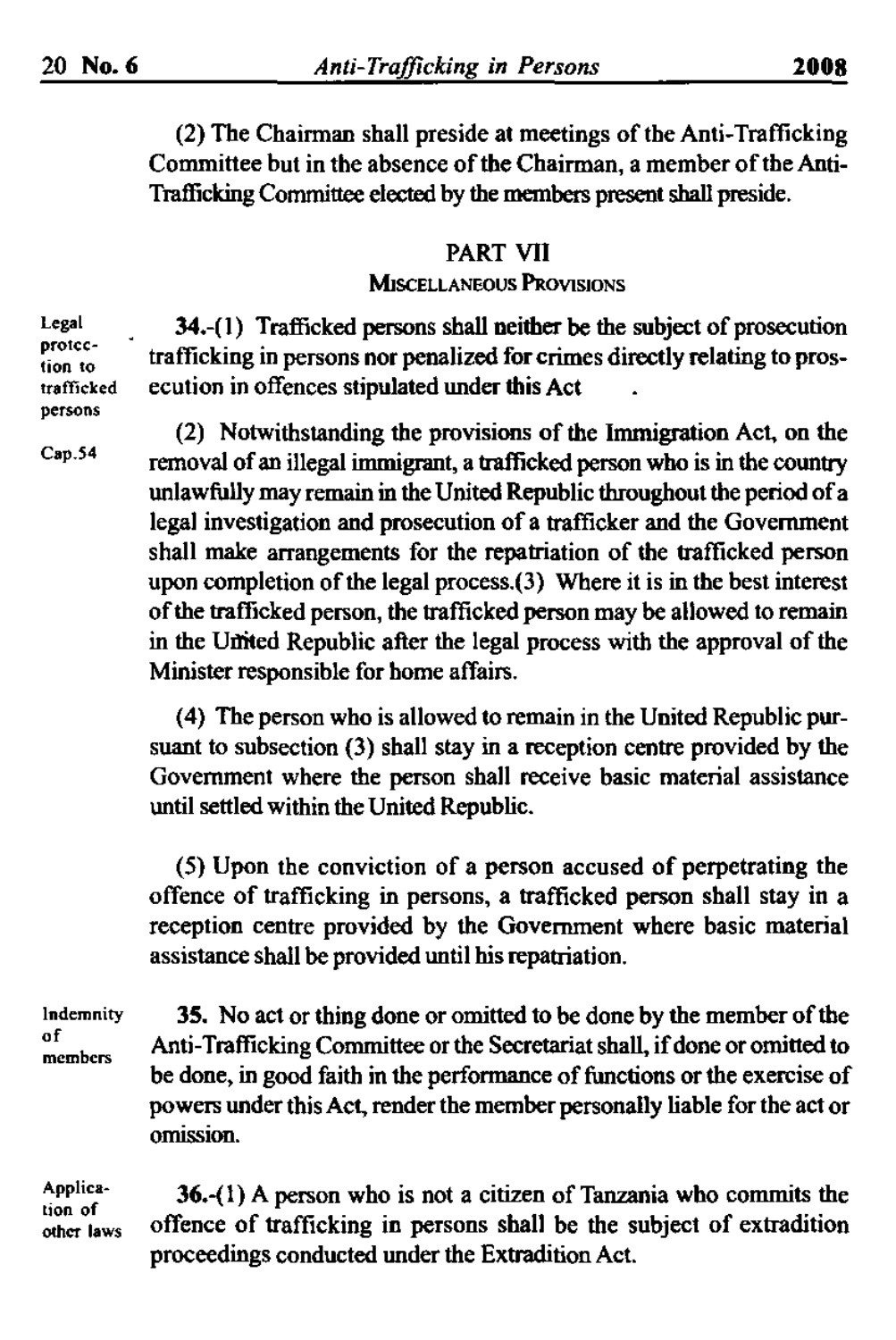(2) The provisions of this Act in so far as they relate to the powers of a police officer. shall be in addition to the powers conferred under the Police Force Act and to laws relating to criminal procedures except that, where there is conflict, this Act shall prevail.  $Cap.214$ Cap.20

37. The Minister may, on the advice of the Anti-Trafficking committee, make regulations prescribing -Regula. tions

- (a) preventive measures to be taken by various government bodies against trafficking in persons for exploitative labour,
- (b) the training for the personnel of the security services to combat trafficking in persons;
- (c) thecollection ofdataandexchangeofinfonnationontrafficking in persons;
- (d) the rehabilitation and re-integration of trafficked persons;
- (e) the procedure for protection, rehabilitation and assistance in handling of children who are victims of trafficking in persons; and
- $(f)$  any other matter for the effective implementation of this Act.

# PART VIIl

#### CONSEQUENTIAL AMENDMENTS

|     | <b>38.</b> The Penal Code is amended by repealing section 139A. | Repeal of<br>section<br>139A<br>Cap.16 |
|-----|-----------------------------------------------------------------|----------------------------------------|
| 39. | The Criminal Procedure Act is amended in section 148(5) by      | Amend-<br>ment of                      |

deleting a full stop appearing in item  $(v)$  of paragraph (a) and substituting for it a semi-colon and adding immediately thereafter the following-

"(vi) trafficking in persons under the Anti-Trafficking in Persons Act. ".

40. The Immigration Act is amended in section  $10(1)$  by deleting a full stop appearing in paragraph (k)and substituting for it a semi-colon and adding immediately thereafter the following paragraph-

Amcndment of Section 10 Cap. 54

Section 148 Cap. 20

"(I) person who has committed the offence of trafficking in persons."